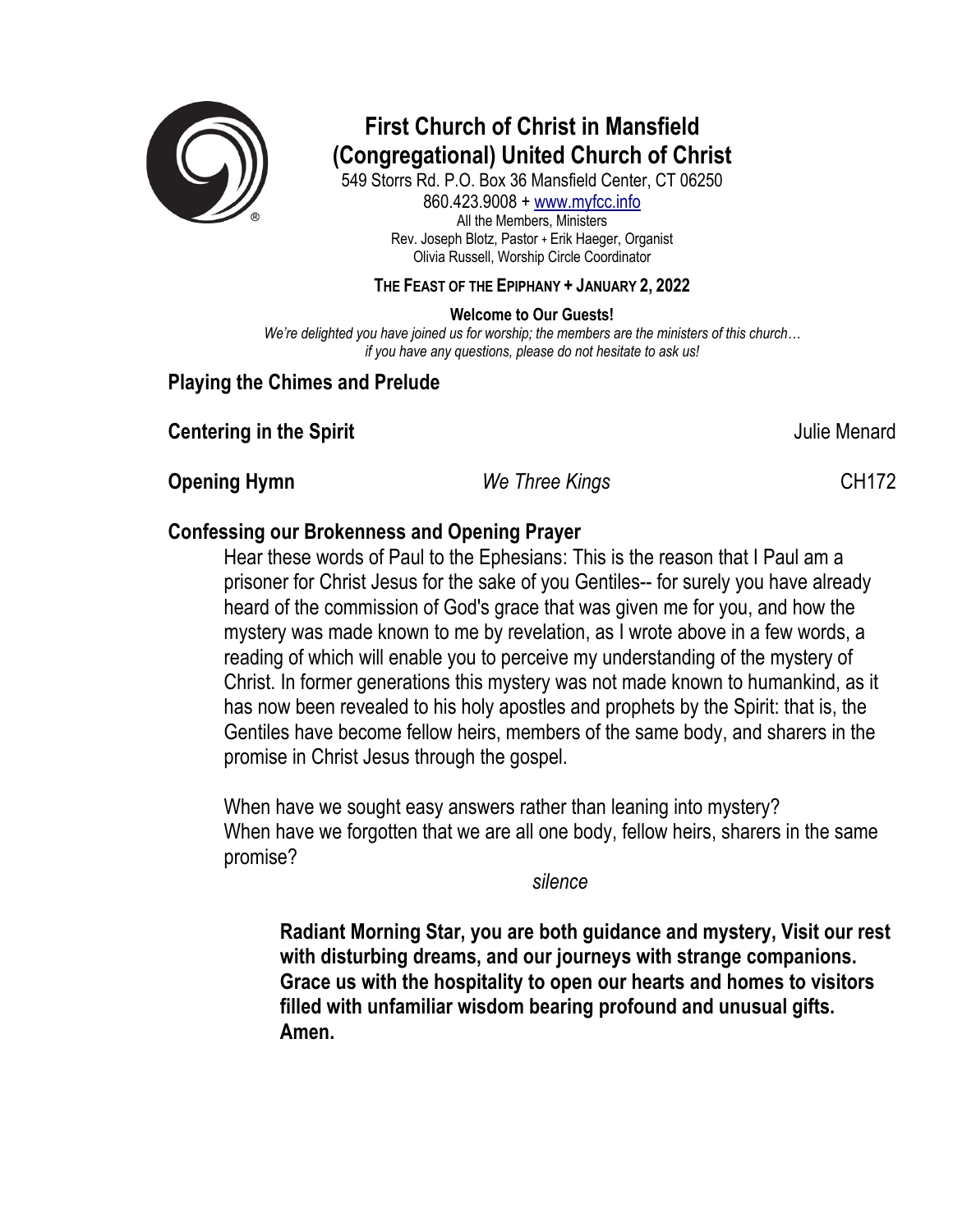

#### **Epistle** Isaiah 60:1-6

Arise, shine; for your light has come, and the glory of the LORD has risen upon you. For darkness shall cover the earth, and thick darkness the peoples; but the LORD will arise upon you, and his glory will appear over you. Nations shall come to your light, and kings to the brightness of your dawn. Lift up your eyes and look around; they all gather together, they come to you; your sons shall come from far away, and your daughters shall be carried on their nurses' arms. Then you shall see and be radiant; your heart shall thrill and rejoice, because the abundance of the sea shall be brought to you, the wealth of the nations shall come to you. A multitude of camels shall cover you, the young camels of Midian and Ephah; all those from Sheba shall come. They shall bring gold and frankincense, and shall proclaim the praise of the LORD.

### **Psalter** Psalm 72

Give the ruler your justice, O God, and your righteousness to a ruler's child. **May they judge your people with righteousness, and your poor with justice.**

May the mountains yield prosperity for the people, and the hills, in righteousness.

**May they defend the cause of the poor of the people,** 

**give deliverance to the needy, and crush the oppressor.**

May they live while the sun endures, and as long as the moon, throughout all generations.

### **May they be like rain that falls on the mown grass, like showers that water the earth.**

In their days may righteousness flourish and peace abound, until the moon is no more.

**May the rulers of Tarshish and of the isles render them tribute,**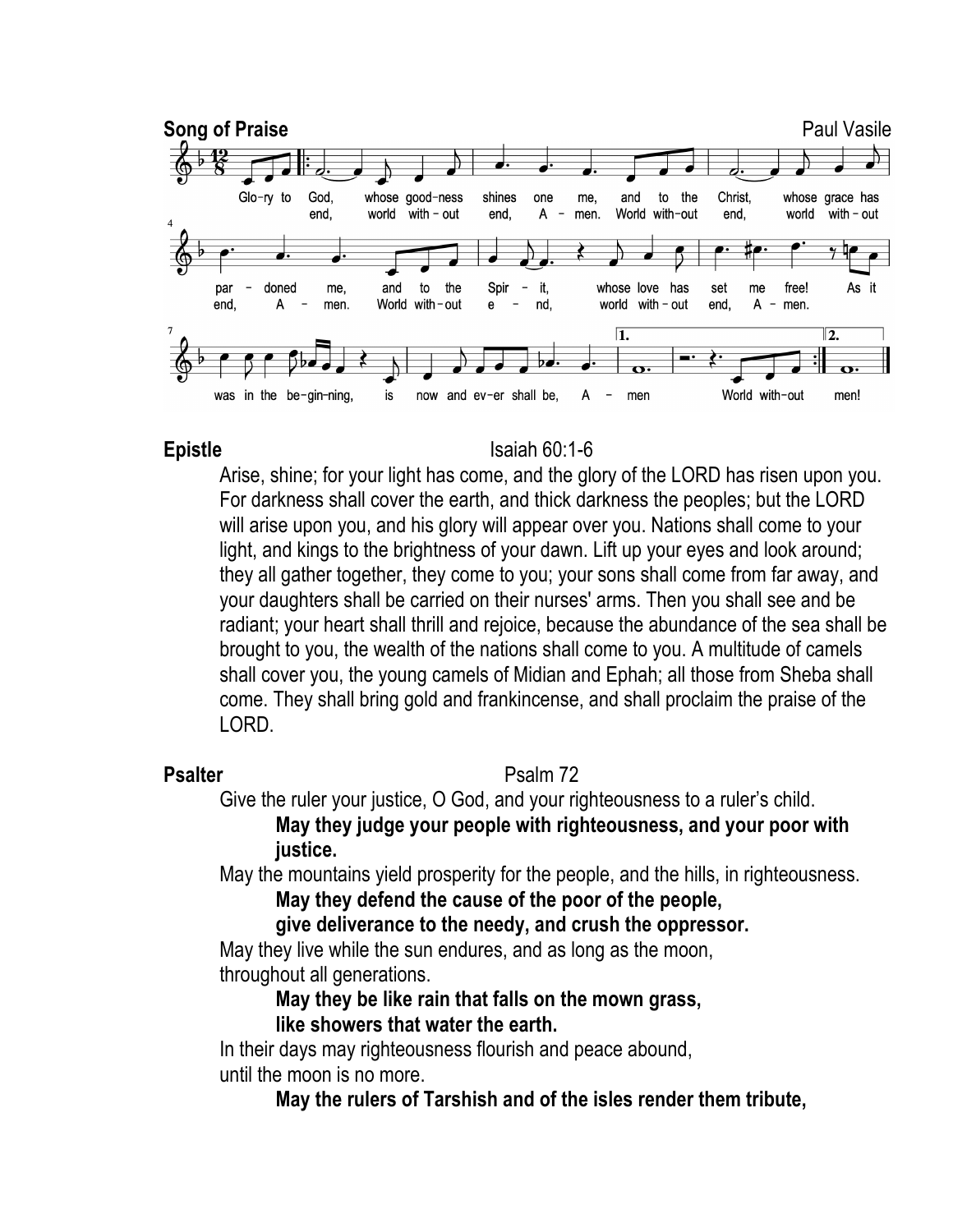# **may the rulers of Sheba and Seba bring gifts.**

May all rulers fall down before them, all nations give them service.

**For they deliver the needy when they call,** 

**the poor and those who have no helper.**

They have pity on the weak and the needy, and saves the lives of the needy. **From oppression and violence they redeem their life; and precious is their blood in the ruler's sight.**

#### **Gospel** Matthew 2:1-12

In the time of King Herod, after Jesus was born in Bethlehem of Judea, wise men from the East came to Jerusalem, asking, "Where is the child who has been born king of the Jews? For we observed his star at its rising, and have come to pay him homage." When King Herod heard this, he was frightened, and all Jerusalem with him; and calling together all the chief priests and scribes of the people, he inquired of them where the Messiah was to be born. They told him, "In Bethlehem of Judea; for so it has been written by the prophet 'And you, Bethlehem, in the land of Judah, are by no means least among the rulers of Judah; for from you shall come a ruler who is to shepherd my people Israel.'" Then Herod secretly called for the wise men and learned from them the exact time when the star had appeared. Then he sent them to Bethlehem, saying, "Go and search diligently for the child; and when you have found him, bring me word so that I may also go and pay him homage." When they had heard the king, they set out; and there, ahead of them, went the star that they had seen at its rising, until it stopped over the place where the child was. When they saw that the star had stopped, they were overwhelmed with joy. On entering the house, they saw the child with Mary his mother; and they knelt down and paid him homage. Then, opening their treasure chests, they offered him gifts of gold, frankincense, and myrrh. And having been warned in a dream not to return to Herod, they left for their own country by another road.

### **Reflection**

### **Prayers of the People and the Prayer of Jesus**

For the Church: that, through our words and deeds, we may be a Light to those who are searching for direction and a sign of hope for those seeking to begin again

For greater unity and cooperation within the human family: that God will heal the wounds of racial bias, open hearts to the talents of every person, and help us work together against violence, addiction, and poverty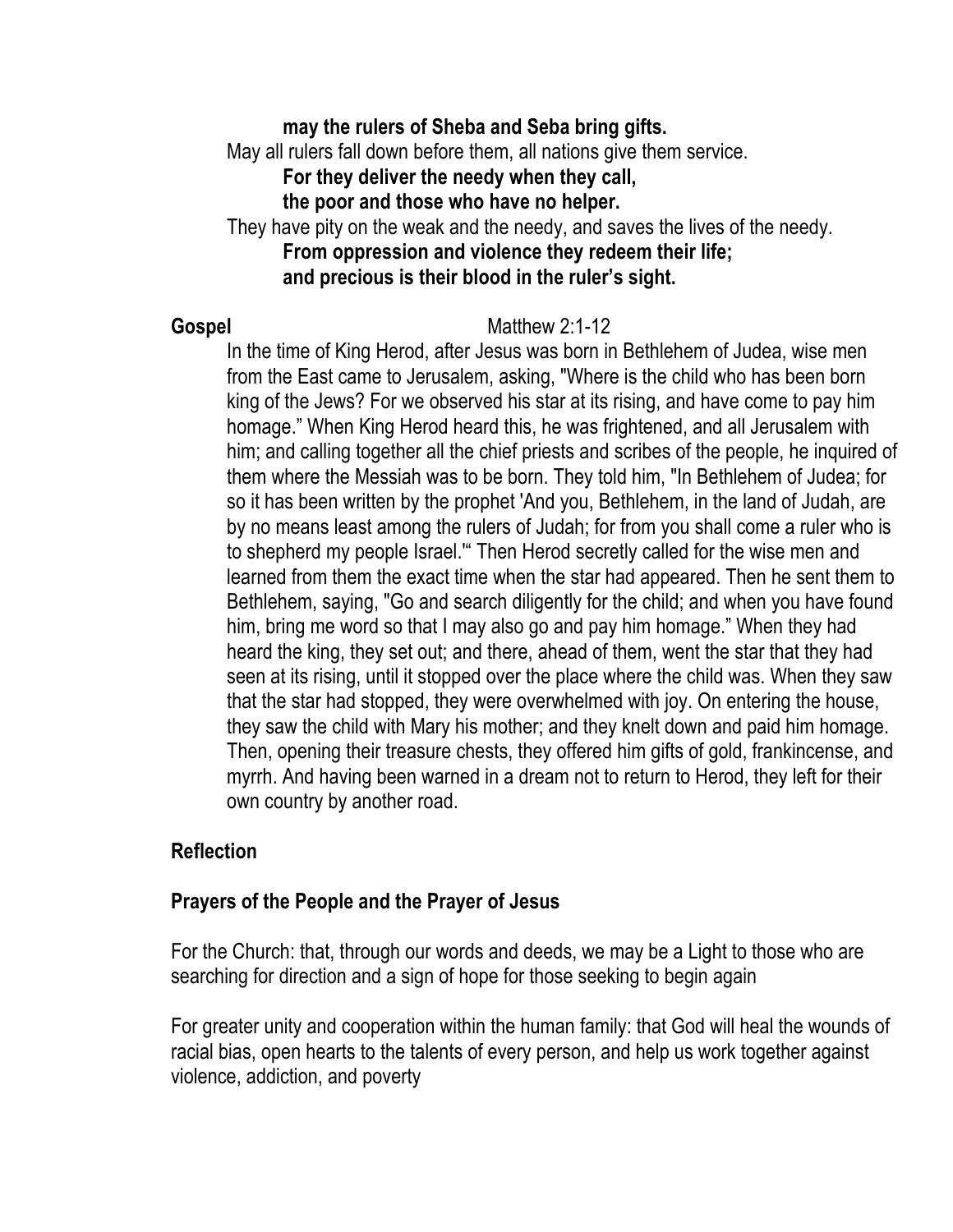For members of the administration and Congress: that God will give them a clear understanding of the issues before them and wisdom to effectively address them for the common good

For all who are ill: that God restore the sick, protect the human family from the Covid virus, and give strength to all healthcare workers

For all recovering from natural disasters: that God will guide them through the challenges that they face, renew their spirits, and open the hearts of many to assist and encourage them

For those bound by fear: that God will free their spirits, help them to trust God's providence, and open a vision of the future for them

For all who have died: that the Light of God's love may lead them into the joy of God's presence forever

For a deeper awareness of the signs along our spiritual journey: that we learn from the people and experiences in our lives how to recognize God's presence and invitations

For God's blessing on the New Year: that God will fill the coming days with health of body, mind, and spirit; renew the gifts of the Spirit within us, and inspire us with new ways to share the Good News with others

For a great utilization of our gifts and talents: that like the magi, we may offer all our gifts to God and use them in the service of God's reign

> **Our Father/Mother/Creator, who art in heaven, hallowed be thy name. Thy kingdom come. Thy will be done on earth, as it is in heaven. Give us this day our daily bread, and forgive us our debts/sins/trespasses, as we forgive our debtors/those who sin/trespass against us. And lead us not into temptation, but deliver us from evil. For thine is the kingdom, and the power, and the glory, forever. Amen.**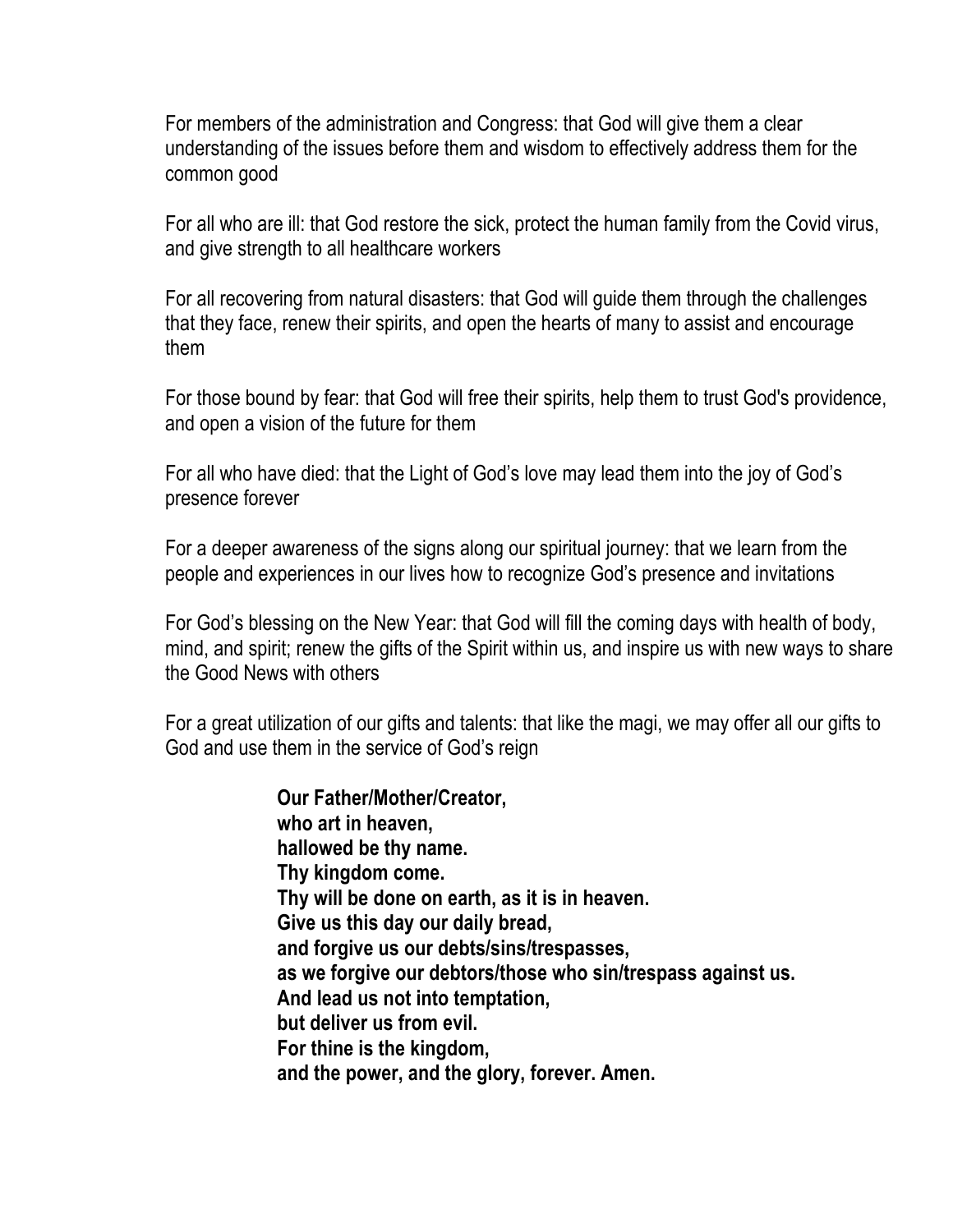# **Musical Offering** *What Child is This* **Howard Drescher** *Offerings may be placed in passed plates, mailed to: First Church of Christ in Mansfield UCC. Box 36. Mansfield Center, CT 06250, or given online at www.myfcc.info*

# **Doxology**



# **Prayer of Dedication**

**Living God, your radiance shines in the beauty of creation. May our offerings support the work of this church, lifting up your hope and new life in our community. We dedicate ourselves to serving you through Jesus, the Light of the World. Amen.**

# **The Prayer of Great Thanksgiving**

God is with you.

**And also with you.**

Open up your hearts.

**We open them up to God and one another.** Let us give thanks to the Lord our God.

**It is right to give our thanks and praise.**

Glorious God,

we celebrate your gifts of light, love, and all of creation. We rejoice that you have made us in your image, and touched all of creation with the light of your love. You call us to live in your limitless love. You sent your only child, Jesus, our morning star, To light the way through our night, and lead us to justice and peace. Your Holy Spirit shines your Good News into our lives. With each new day, you call us to feed the hungry, liberate the oppressed,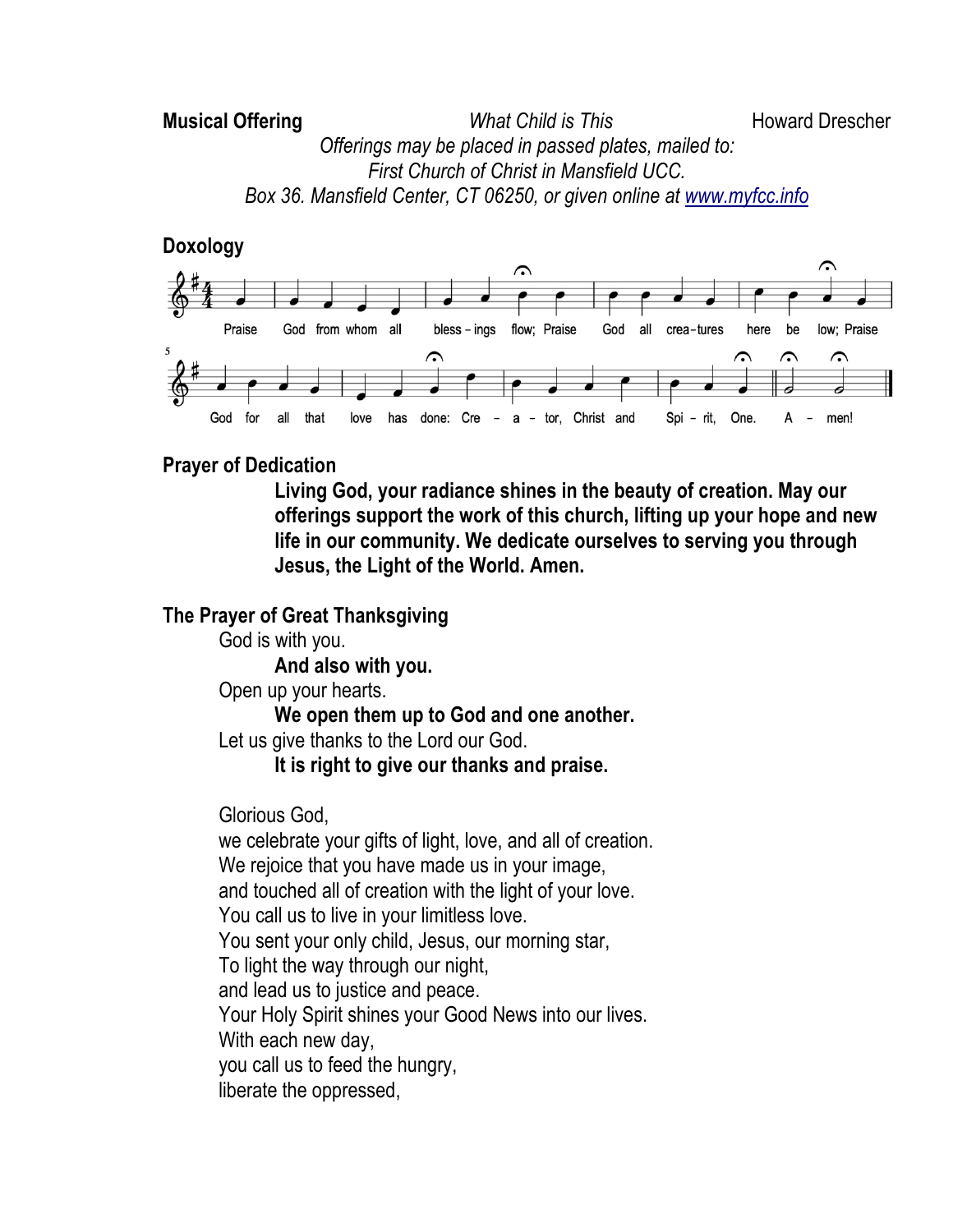heal the broken hearted and bind up their wounds, and keep watch for the dawn of your reign on this earth. For all of this we give you thanks.

And we praise you, joining our voices with all life on earth and the company of heaven, who forever sing their hymns to proclaim the glory of your name.



On the night he was betrayed, Jesus took bread, and after giving thanks broke it and gave it to his disciples, saying, Take, eat; this is my body given for you. Whenever you do this, do it in remembrance of me.

After supper, he took the cup, saying, This cup is the new covenant, sealed in my blood, shed for you for the forgiveness of sins. Whenever you drink it, do it in remembrance of me.

By your Spirit bless this grape and grain that they may become for us the presence of Christ among us. Shine your light and your love on the offering of our lives. Enlighten us that we may be your people, the body of the risen Christ, the light of the world, set apart to serve this earth that you have made.

Through Christ, with Christ and in Christ, in the unity of the Holy Spirit, we praise you now and forever, O Eternal Light.